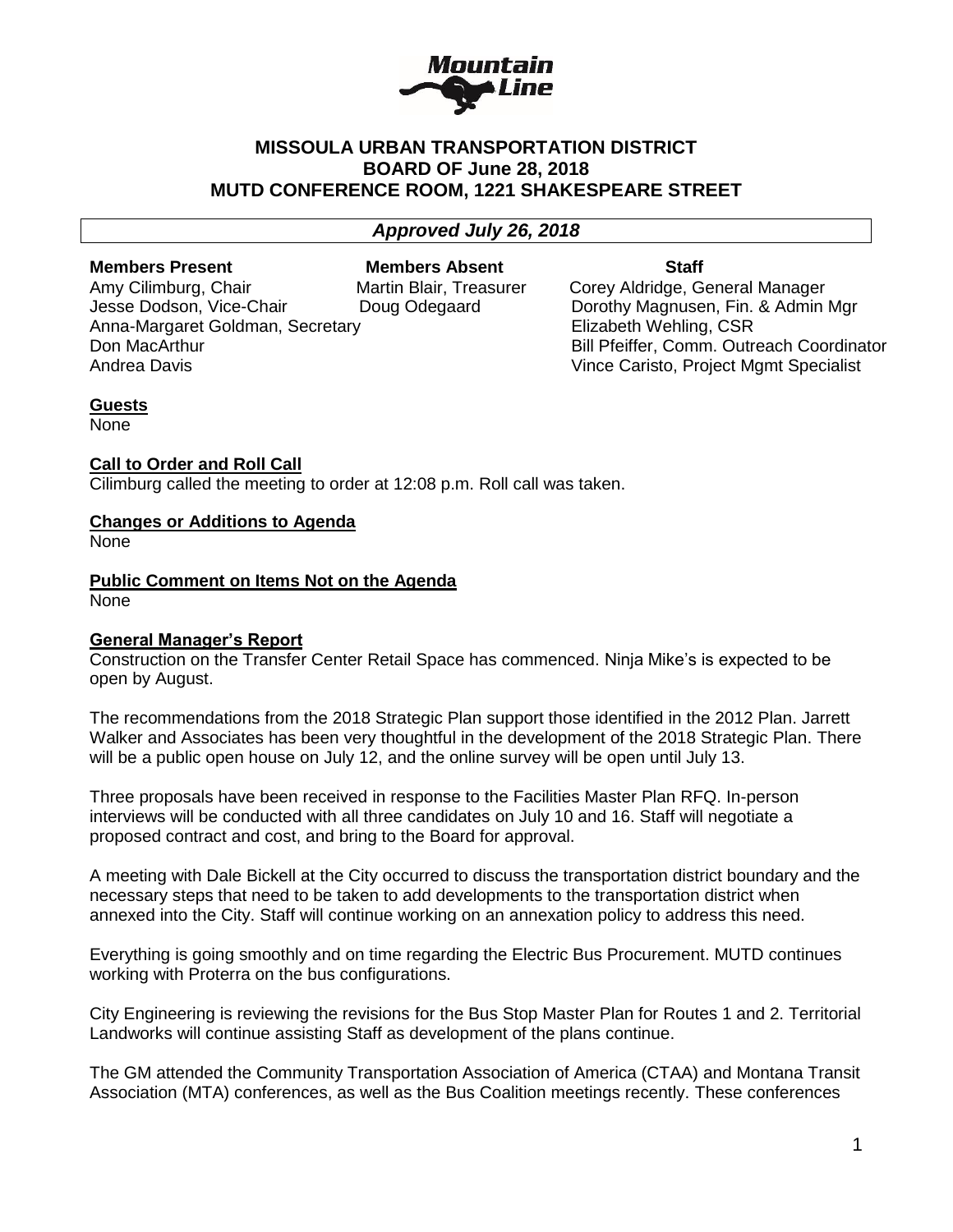were informative on how to continue Mountain Line's growth in comparison to other small urban transit systems.

# **Minutes of April 26, 2018**

MacArthur made a motion to approve the minutes of April 26, 2018, seconded by Dodson. The motion carried unanimously.

### **July and August Board Meetings**

The Board determined there will be a quorum for both July and August Board Meetings.

### **Financial Statements and Ridership Reports**

Davis gave the Finance Committee report on the May 2018 Financial Statements and Ridership Reports. The numbers are tracking closely to budget. The capital reserve contribution is still \$175,000, for the local match totaling to be \$1,660,176. Operating Reserve from the Mill Levy is at \$3,566,606. The May 2018 financials reflect the Federal Capital Contributions for May 2018 is \$291,785 in comparison to \$5,409 in May of 2017. This is based on capital purchases through grants and will fluctuate from year to year. Operating Revenue is .75% less than budget. Total expenses are 2.38% less than the budget.

Fixed Route ridership is 135,104 for May 2018, making current annual ridership 14,399 less than FY2017. Paratransit ridership is 2,436 for May 2018, making annual ridership 4,689 more than FY2017. Senior Van ridership is 321 for May 2018, making annual ridership 3,391 less than FY2017.

Davis made a motion to receive the May 2018 Financial Statements and Ridership Report, seconded by Goldman. The motion carried unanimously.

### **FY2019 Proposed Budget**

Magnusen gave an overview of the FY2019 proposed budget. The operating revenue shows a 1.89% increase from FY2018. Operating expenses have risen 7.47% from FY2018 due to an upward trend since Phase II and Zero-Fare implementation in January 2015. The Permissive Medical Levy Tax has decreased by 5.42% based on health insurance changes and number of employees.

Transfer Center rent income is \$15,725. This includes \$14,040 in rent and \$1,685 in vending machine sales. Vending machine sales will not appear on the FY2020 budget as this program is being phased out.

Staff count is up by three full time equivalents (FTE), which accounts for one Paratransit Operator and two Dispatchers. Benefits in all departments has risen by 1%. General insurance premium is predicted to increase by 8%. The insurance allocation method now accounts for all departments that assume risk. Maintenance department has been added to the allocation.

Expenses in Operations have increased by 6.04%. This includes the additional FTE positions being added. Maintenance expenses have increased by 18.82%, primarily due to major repairs and materials. Administrative and Transfer Center expenses increased by 4.97%. The Transfer Center expenses decrease by \$24,135 as the current plan is to phase out security by FY2020.

Administrative expenses are 7.36% more than FY2018, primarily due to staff travel and training. Professional and technical expenses have been increased by \$10,370 for consulting projects.

Magnusen presented the Board with projections for capital, fleet, and operating expenses.

Davis made a motion to approve the FY2019 Proposed Budget, seconded by Dodson. The motion carried unanimously.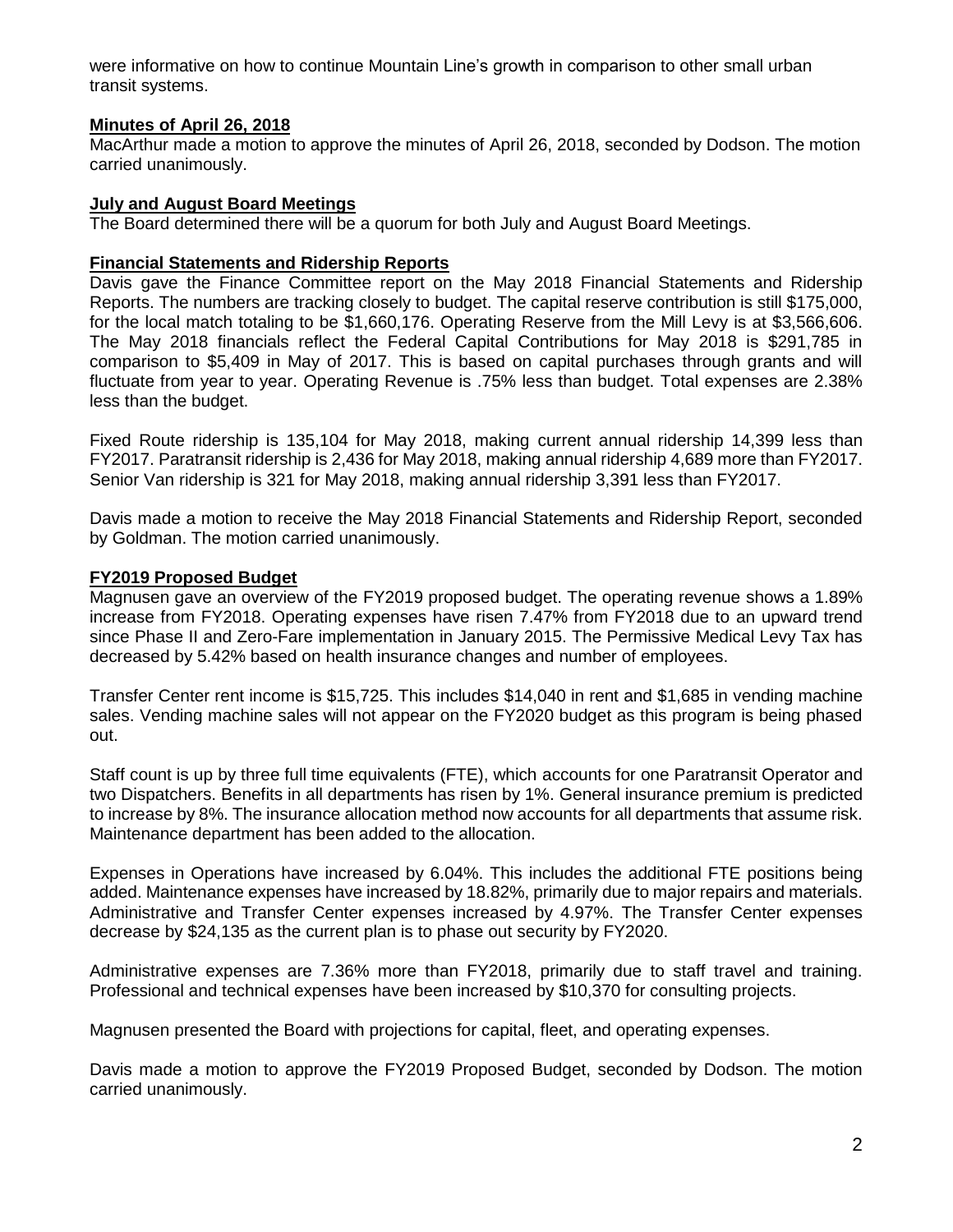# **FY2019 MUTD Permissive Medical Levy- Set Public Hearing**

Magnusen described the Permissive Medical Levy and its purpose in addressing the rise in health insurance costs.

Dodson made a motion to set a public hearing for the FY2019 MUTD Permissive Medical Levy to be held on July 26, 2018, seconded by Goldman. The motion carried unanimously.

### **FY2019 Program of Projects- Set Public Hearing**

Magnusen explained the Program of Projects public hearing, necessary to receive public feedback per Federal Transit Administration (FTA) guidelines. A legal notice will be posted.

Davis made a motion to set a public hearing for the FY2019 Program of Projects to be held on July 26, 2018, seconded by MacArthur. The motion carried unanimously.

### **Missoula County Grant Application for FY2019 Financial Assistance**

Magnusen gave an overview of theFY2019 Missoula County Special Revenue Funds and General Fund program for Paratransit and Senior Van Services.

MacArthur made a motion to approve the application for \$27,000 for the FY2019 Missoula County Special Revenue Funds and General Funds, seconded by Dodson. The motion carried unanimously.

### **Impact Feasibility Study Contract**

Aldridge discussed the interest of the Board in exploring the possibility of collecting Impact Fees for construction projects. Montana Code Annotated states that because MUTD is not apart of the City, Impact Fees for the City are not allowed to be distributed to MUTD. However, the City or County could potentially collect Impact Fees on MUTD's behalf. A sole source procurement was used in selecting TischlerBise as the consultant to do an impact fee feasibility study, based on their experience working with the City of Missoula.

Goldman made a motion to authorize the General Manager to execute a contract with the firm TischlerBise for an impact fee feasibility study in the amount of \$31,080, seconded by MacArthur. The motion carried unanimously.

# **Transit Signal Priority Study Contract**

Caristo gave an overview of the Transit Signal Priority Study, which will give a better idea of the feasibility of Bus Rapid Transit along Brooks Street. HDR Engineering has been chosen through a sole source procurement to perform this project. This purchase will use Federal CMAQ funding and will take 13.42% match of federal funds.

Dodson made a motion to authorize the General Manager to execute a contract with the firm HDR, Inc., for a Transit Signal Priority Study, not to exceed \$43,990, seconded by MacArthur. The motion carried unanimously.

#### **Transit Planning and Scheduling Software**

Caristo explained Staff's need for an easier way to manage data, plan routes, and schedule shifts for drivers. Staff is hopeful a software of this sort will improve operational efficiencies and minimize the need for planning consultant help. A sole source procurement was used due to the package that Remix Software including both route planning and run cutting.

Davis made a motion to authorize the General Manager to execute a 1-year contract with Remix Software, Inc., for \$28,000, seconded by MacArthur. The motion carried unanimously.